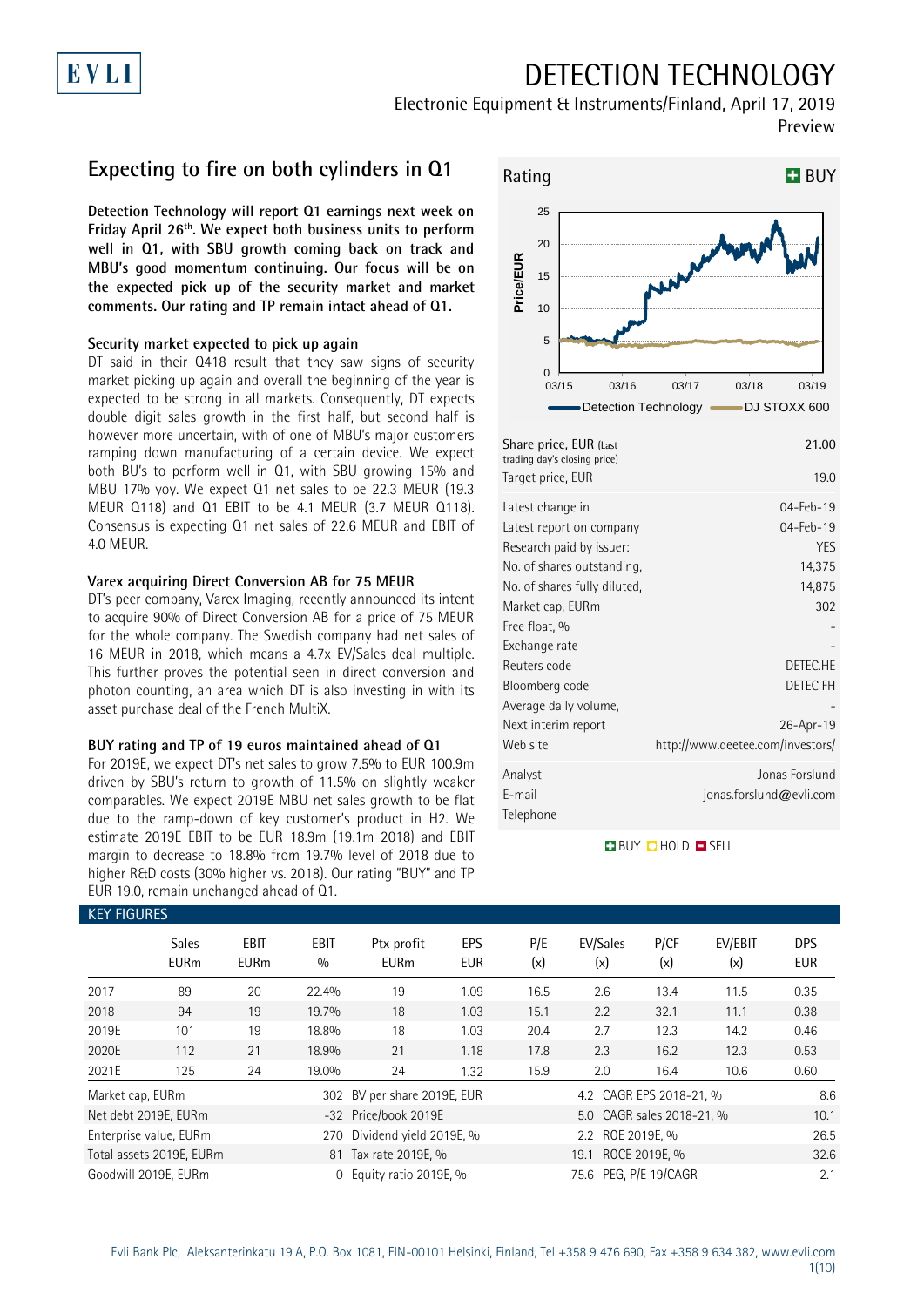| VALUATION RESULTS        | <b>BASE CASE DETAILS</b>   | VALUATION ASSUMPTIONS   | ASSUMPTIONS FOR WACC           |      |
|--------------------------|----------------------------|-------------------------|--------------------------------|------|
| Current share price      | 21.00 PV of Free Cash Flow | 121 Long-term growth, % | 2.5 Risk-free interest rate, % | 2.25 |
| DCF share value          | 21.49 PV of Horizon value  | 170 WACC, %             | 8.5 Market risk premium, %     | 5.8  |
| Share price potential, % | 2.3 Unconsolidated equity  | 0 Spread, %             | 0.0 Debt risk premium, %       | 2.8  |
| Maximum value            | 21.5 Marketable securities | 22 Minimum WACC, %      | 8.5 Equity beta coefficient    | 1.10 |
| Minimum value            | 21.5 Debt - dividend       | -4 Maximum WACC, %      | 8.5 Target debt ratio, %       | 20   |
| Horizon value, %         | 58.4 Value of stock        | 309 Nr of shares, Mn    | 14.4 Effective tax rate, %     | 20   |

| DCF valuation, EURm       | 2018     | 2019E        | 2020E       | 2021E          | 2022E          | 2023E    | 2024E        | 2025E    | 2026E       | 2027E    | 2028E    | Horizon |
|---------------------------|----------|--------------|-------------|----------------|----------------|----------|--------------|----------|-------------|----------|----------|---------|
| Net sales                 | 94       | 101          | 112         | 125            | 144            | 153      | 160          | 167      | 172         | 177      | 181      | 186     |
| Sales growth, %           | 5.5      | 7.5          | 10.7        | 12.1           | 15.0           | 6.0      | 5.0          | 4.0      | 3.0         | 3.0      | 2.5      | 2.5     |
| Operating income (EBIT)   | 19       | 19           | 21          | 24             | 24             | 24       | 26           | 27       | 27          | 28       | 29       | 30      |
| EBIT margin, %            | 19.7     | 18.8         | 18.9        | 19.0           | 17.0           | 16.0     | 16.0         | 16.0     | 16.0        | 16.0     | 16.0     | 16.0    |
| + Depreciation+amort.     | 2        | 3            | 4           | $\overline{2}$ | 3              | 4        | 4            | 4        | 4           | 4        | 4        |         |
| - Income taxes            | -4       | $-4$         | $-4$        | $-5$           | $-5$           | $-5$     | $-5$         | $-5$     | $-5$        | $-6$     | $-6$     |         |
| - Change in NWC           | $-10$    | 6            | $-2$        | $-2$           | $-3$           | $-2$     | $-1$         | $-1$     | $-1$        | $-1$     | $-1$     |         |
| NWC / Sales, %            | 25.9     | 17.8         | 17.8        | 17.9           | 17.9           | 17.9     | 17.9         | 17.9     | 17.9        | 17.9     | 17.9     |         |
| + Change in other liabs   | $\Omega$ | 0            | $\Omega$    | $\mathbf 0$    | $\overline{0}$ | $\Omega$ | $\mathbf 0$  | $\Omega$ | $\mathbf 0$ | $\Omega$ | $\Omega$ |         |
| - Capital Expenditure     | $-5$     | $-5$         | $-2$        | $-3$           | $-5$           | $-4$     | $-4$         | $-4$     | $-4$        | $-5$     | $-5$     | $-5$    |
| Investments / Sales, %    | 5.6      | 4.7          | 1.5         | 2.2            | 3.5            | 2.9      | 2.7          | 2.6      | 2.6         | 2.6      | 2.5      | 2.5     |
| - Other items             | 0        | $\mathbf{0}$ | $\mathbf 0$ | 0              | $\mathbf{0}$   | 0        | $\mathbf{0}$ | 0        | $\mathbf 0$ | 0        | 0        |         |
| = Unlevered Free CF (FCF) | 2        | 20           | 17          | 16             | 14             | 17       | 19           | 20       | 21          | 21       | 22       | 379     |
| = Discounted FCF (DFCF)   |          | 18           | 15          | 12             | 10             | 12       | 11           | 11       | 11          | 10       | 10       | 170     |
|                           |          |              |             |                |                |          |              |          |             |          |          |         |
| $=$ DFCF min WACC         |          | 18           | 15          | 12             | 10             | 12       | 11           | 11       | 11          | 10       | 10       | 170     |
| $=$ DFCF max WACC         |          | 18           | 15          | 12             | 10             | 12       | 11           | 11       | 11          | 10       | 10       | 170     |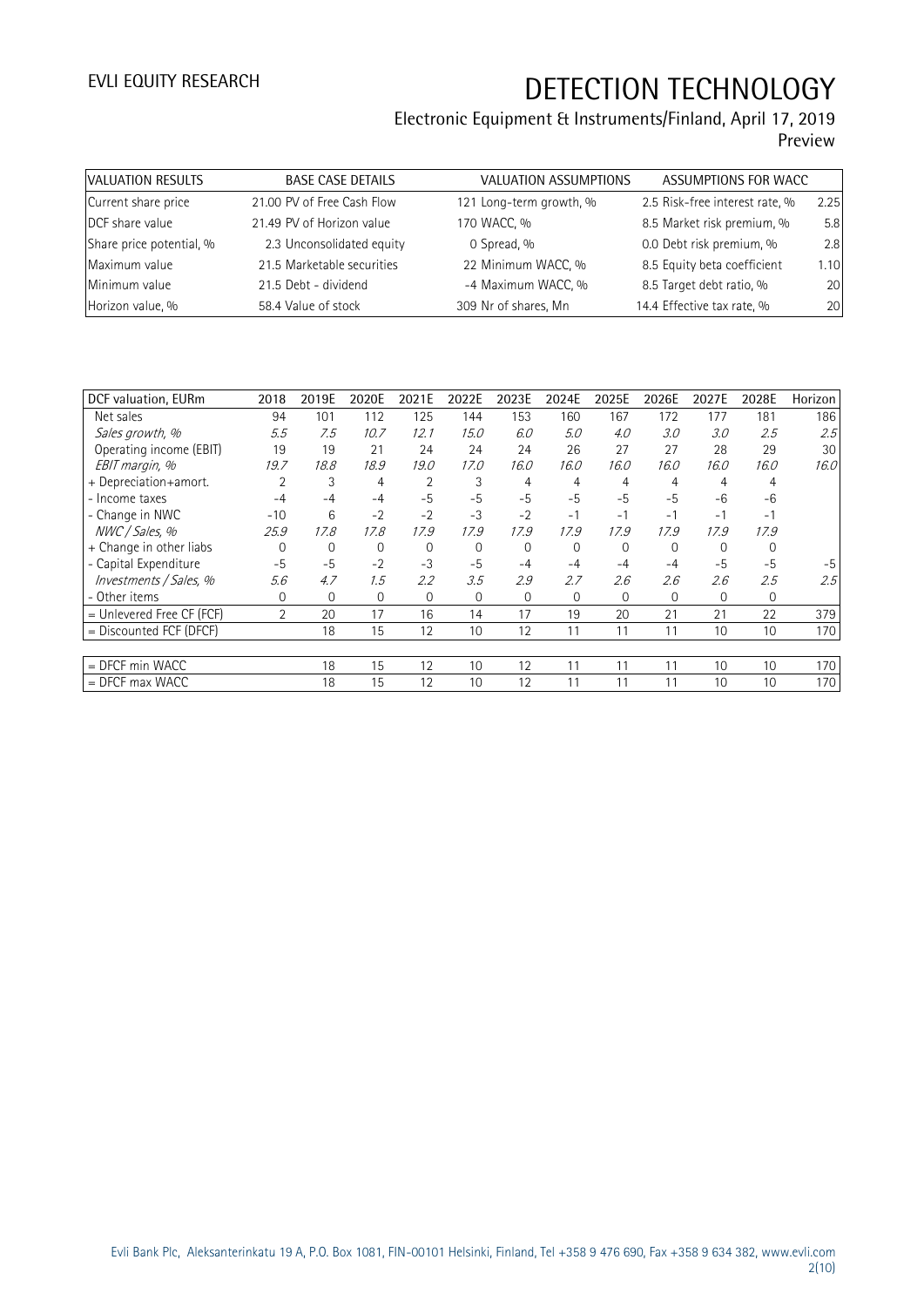| <b>INTERIM FIGURES</b>               |                |                     |                |                |              |                |                |                     |                |                |              |              |
|--------------------------------------|----------------|---------------------|----------------|----------------|--------------|----------------|----------------|---------------------|----------------|----------------|--------------|--------------|
| EVLI ESTIMATES, EURm                 | 201801         | 201802              | 201803         | 201804         | 2018         | 2019Q1E        | 2019Q2E        | 2019Q3E             | 2019Q4E        | 2019E          | 2020E        | 2021E        |
| Net sales                            | 19             | 24                  | 25             | 26             | 94           | 22             | 27             | 26                  | 26             | 101            | 112          | 125          |
| EBITDA                               | $\overline{4}$ | 6                   | 6              | 5              | 21           | 5              | 6              | 5                   | 6              | 22             | 25           | 26           |
| EBITDA margin (%)                    | 22.3           | 24.3                | 23.1           | 19.5           | 22.3         | 21.1           | 21.1           | 21.0                | 23.0           | 21.6           | 22.2         | 20.4         |
| EBIT                                 | $\overline{4}$ | 5                   | 5              | $\overline{4}$ | 19           | $\overline{4}$ | 5              | 5                   | 5              | 19             | 21           | 24           |
| EBIT margin (%)                      | 19.2           | 21.7                | 20.7           | 17.3           | 19.7         | 18.5           | 19.0           | 18.7                | 18.8           | 18.8           | 18.9         | 19.0         |
| Net financial items                  | 0              | $\mathbf{0}$        | $\mathbf 0$    | $\mathbf 0$    | $\mathbf{0}$ | $\mathbf 0$    | $\mathbf 0$    | $\mathsf{O}\xspace$ | $\mathbf 0$    | $-1$           | $\mathbf{0}$ | $\mathbf{0}$ |
| Pre-tax profit                       | 3              | $6\phantom{1}6$     | 5              | 5              | 18           | 4              | 5              | 5                   | 5              | 18             | 21           | 24           |
| Tax                                  | 0              | $-1$                | $\mathbf 0$    | $-1$           | $-4$         | $\Omega$       | $-1$           | $-1$                | $-1$           | $-3$           | $-4$         | $-5$         |
| Tax rate (%)                         | 14.3           | 20.6                | 9.6            | 32.3           | 19.4         | 12.6           | 19.8           | 21.5                | 21.3           | 19.1           | 20.0         | 20.0         |
| Net profit                           | 3              | $\overline{4}$      | $\overline{4}$ | 3              | 15           | 3              | $\overline{4}$ | $\overline{4}$      | $\overline{4}$ | 15             | 17           | 19           |
| EPS                                  | 0.20           | 0.31                | 0.31           | 0.22           | 1.03         | 0.24           | 0.28           | 0.25                | 0.26           | 1.03           | 1.18         | 1.32         |
| EPS adjusted (diluted no. of shares) | 0.20           | 0.30                | 0.30           | 0.21           | 1.00         | 0.23           | 0.27           | 0.25                | 0.25           | 1.00           | 1.14         | 1.28         |
| Dividend per share                   | 0.00           | 0.00                | 0.00           | 0.00           | 0.38         | 0.00           | 0.00           | 0.00                | 0.00           | 0.46           | 0.53         | 0.60         |
| SALES, EURm                          |                |                     |                |                |              |                |                |                     |                |                |              |              |
| <b>MBU</b>                           | $\overline{7}$ | 9                   | 12             | 10             | 38           | 9              | 10             | 12                  | 8              | 39             | 44           | 51           |
| SBU                                  | 12             | 15                  | 13             | 16             | 56           | 13             | 17             | 14                  | 17             | 62             | 68           | 74           |
| Total                                | 19             | 24                  | 25             | 26             | 94           | 22             | 27             | 26                  | 26             | 101            | 112          | 125          |
| SALES GROWTH, Y/Y %                  |                |                     |                |                |              |                |                |                     |                |                |              |              |
| <b>MBU</b>                           | 10.0           | 26.3                | 29.2           | 24.7           | 23.2         | 17.0           | 10.0           | 0.3                 | $-16.3$        | 1.5            | 12.7         | 16.3         |
| <b>SBU</b>                           | $-2.5$         | 16.0                | $-1.5$         | $-20.1$        | $-4.0$       | 14.0           | 13.0           | 7.7                 | 11.5           | 11.5           | 9.4          | 9.3          |
| Total                                | 2.0            | 19.7                | 10.8           | $-6.9$         | 5.5          | 15.2           | 11.9           | 4.3                 | 0.5            | 7.5            | 10.7         | 12.1         |
| EBIT, EURm                           |                |                     |                |                |              |                |                |                     |                |                |              |              |
| <b>MBU</b>                           | 0              | $\mathsf{O}\xspace$ | $\mathbf 0$    | 0              | $\mathbf{0}$ | $\overline{2}$ | $\overline{2}$ | $\overline{2}$      | $\overline{2}$ | $\overline{7}$ | 8            | 10           |
| SBU                                  | 0              | $\mathbf{0}$        | $\mathbf 0$    | $\mathbf{0}$   | $\mathbf{0}$ | $\overline{2}$ | 3              | 3                   | 3              | 12             | 13           | 14           |
| Group                                | 4              | 5                   | 5              | $\overline{4}$ | 19           | 0              | $\mathbf 0$    | $\mathbf 0$         | $\mathbf 0$    | $\mathbf{0}$   | $\mathbf{0}$ | $\mathbf{0}$ |
| Total                                | $\overline{4}$ | 5                   | 5              | $\overline{4}$ | 19           | $\overline{4}$ | 5              | 5                   | 5              | 19             | 21           | 24           |
| EBIT margin, %                       |                |                     |                |                |              |                |                |                     |                |                |              |              |
| <b>MBU</b>                           | 0.0            | 0.0                 | 0.0            | 0.0            | 0.0          | 18.5           | 19.0           | 18.7                | 18.8           | 18.8           | 19.0         | 19.0         |
| SBU                                  | 0.0            | 0.0                 | 0.0            | $0.0$          | 0.0          | 18.5           | 19.0           | 18.7                | 18.8           | 18.8           | 18.9         | 19.0         |
| Total                                | 19.2           | 21.7                | 20.7           | 17.3           | 19.7         | 18.5           | 19.0           | 18.7                | 18.8           | 18.8           | 18.9         | 19.0         |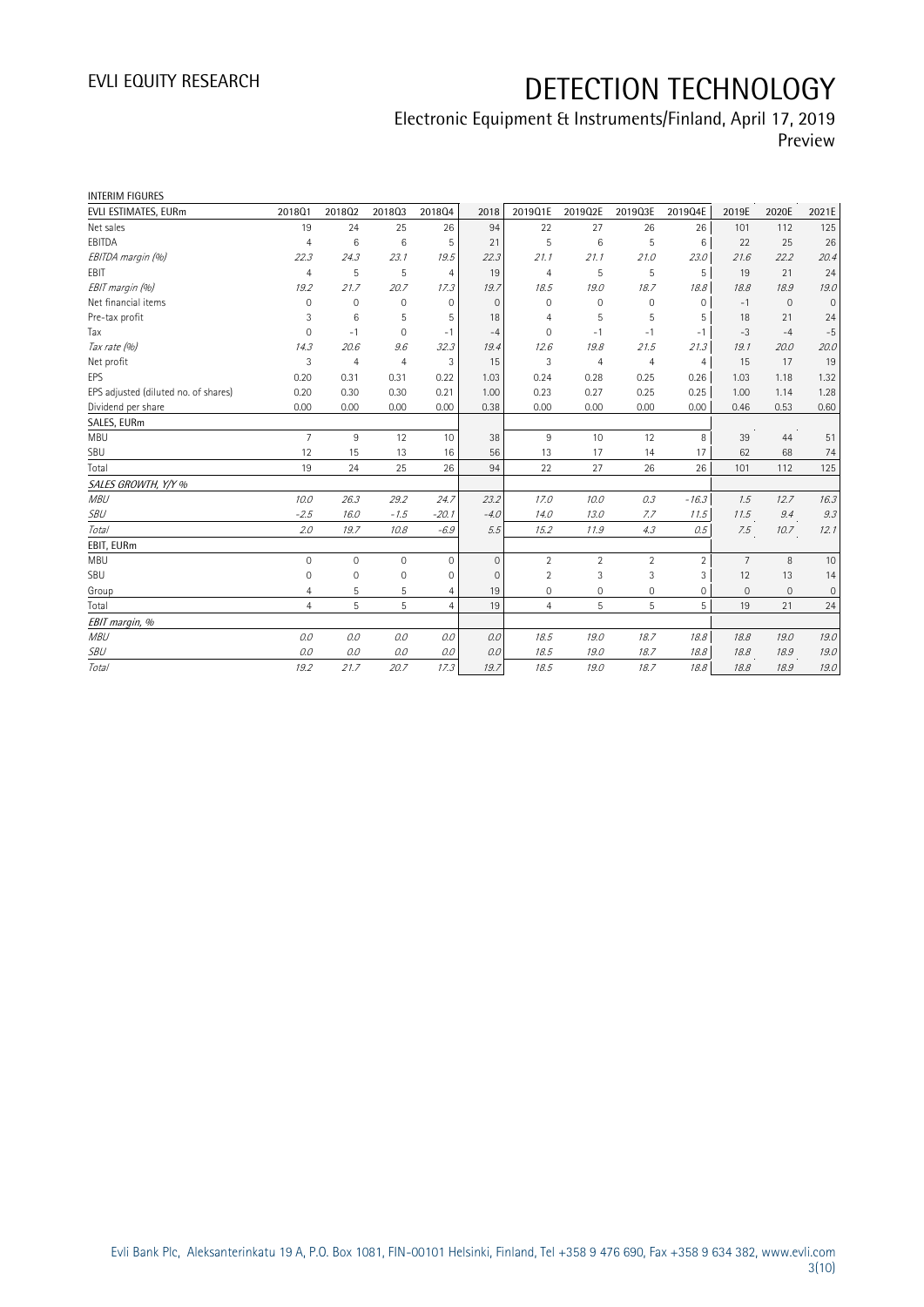| INCOME STATEMENT, EURm                   | 2014                      | 2015                                    | 2016                | 2017                | 2018           | 2019E               | 2020E        | 2021E               |
|------------------------------------------|---------------------------|-----------------------------------------|---------------------|---------------------|----------------|---------------------|--------------|---------------------|
| Sales                                    | 33                        | 43                                      | 76                  | 89                  | 94             | 101                 | 112          | 125                 |
| Sales growth (%)                         | $\mathcal{S}.\mathcal{G}$ | 29.2                                    | 76.5                | 17.9                | 5.5            | 7.5                 | 10.7         | 12.1                |
| Costs                                    | $-28$                     | $-37$                                   | $-58$               | $-67$               | $-73$          | $-79$               | $-87$        | $-100$              |
| Reported EBITDA                          | 5                         | 6                                       | 17                  | 22                  | 21             | 22                  | 25           | 26                  |
| Extraordinary items in EBITDA            | $\mathbf 0$               | $\mathbf 0$                             | $\mathbf 0$         | $\mathbf 0$         | $\mathbf 0$    | $\mathsf{O}\xspace$ | $\mathbf 0$  | $\mathbf 0$         |
| EBITDA margin (%)                        | 14.6                      | 13.4                                    | 22.9                | 24.9                | 22.3           | 21.6                | 22.2         | 20.4                |
| Depreciation                             | $-1$                      | $-1$                                    | $-3$                | $-2$                | $-2$           | $-3$                | $-4$         | $-2$                |
| EBITA                                    | $\overline{4}$            | 5                                       | 15                  | 20                  | 19             | 19                  | 21           | 24                  |
| Goodwill amortization / writedown        | 0                         | $\mathbf 0$                             | $\mathbf 0$         | $\mathbf 0$         | $\mathbf 0$    | $\mathbb O$         | $\bf 0$      | $\mathbf 0$         |
| Reported EBIT                            | $\overline{4}$            | 5                                       | 15                  | 20                  | 19             | 19                  | 21           | 24                  |
| EBIT margin (%)                          | 12.4                      | 10.5                                    | 19.6                | 22.4                | 19.7           | 18.8                | 18.9         | 19.0                |
| Net financials                           | $\mathbf 0$               | $-2$                                    | $-1$                | $-1$                | $\mathbf 0$    | $-1$                | $\bf 0$      | $\mathbf 0$         |
| Pre-tax profit                           | 4                         | $\sqrt{2}$                              | 14                  | 19                  | 18             | 18                  | 21           | 24                  |
| Extraordinary items                      | $-1$                      | $-1$                                    | $\mathbb O$         | $\circ$             | $\mathbf 0$    | $\mathbb O$         | $\mathbf 0$  | $\mathbf 0$         |
| Taxes                                    | $\mathbf 0$               | $\mathbf 0$                             | -3                  | $-4$                | $-4$           | $-3$                | $-4$         | $-5$                |
| Minority shares                          | $\mathbf 0$               | $\mathbf 0$                             | $\mathbf{0}$        | $\circ$             | $\mathbf 0$    | $\mathsf{O}\xspace$ | $\mathbf 0$  | $\mathbf 0$         |
| Net profit                               | 3                         | 1                                       | 11                  | 15                  | 15             | 15                  | 17           | 19                  |
| <b>BALANCE SHEET, EURm</b>               |                           |                                         |                     |                     |                |                     |              |                     |
| Assets                                   |                           |                                         |                     |                     |                |                     |              |                     |
| Fixed assets                             | $\overline{4}$            | $\overline{7}$                          | $\,6$               | $\,6$               | 9              | 11                  | 9            | 10                  |
| % of sales                               | 11                        | 17                                      | 8                   | $\overline{z}$      | $\mathcal G$   | 11                  | $\mathcal S$ | $\mathcal S$        |
| Goodwill                                 | $\mathbb O$               | $\mathbf 0$                             | $\mathbf 0$         | $\mathsf{O}\xspace$ | $\mathbf 0$    | $\mathbb O$         | $\mathbf 0$  | $\mathbf 0$         |
| % of sales                               | 0                         | 0                                       | 0                   | 0                   | 0              | 0                   | 0            | 0                   |
| Inventory                                | $\,6$                     | 7                                       | 11                  | 9                   | 13             | 14                  | 16           | 18                  |
| % of sales<br>Receivables                | 17<br>$\overline{7}$      | 16                                      | 14<br>22            | 10<br>21            | 14<br>27       | 14<br>24            | 14<br>27     | 14                  |
| % of sales                               |                           | 14                                      | 29                  | 24                  |                | 24                  | 24           | 30                  |
| Liquid funds                             | 22<br>3                   | 33<br>7                                 | 16                  | 27                  | 28<br>22       | 32                  | 42           | 24<br>50            |
| % of sales                               | 10                        | 17                                      | 21                  | 30                  | 24             | 32                  | 38           | 40                  |
| Total assets                             | 20                        | 35                                      | 54                  | 62                  | 71             | 81                  | 94           | 108                 |
| Liabilities                              |                           |                                         |                     |                     |                |                     |              |                     |
| Equity                                   | $\mathbf{1}$              | 21                                      | 31                  | 42                  | 51             | 61                  | 71           | 82                  |
| % of sales                               | $\overline{4}$            | 49                                      | 41                  | 47                  | 55             | 60                  | 64           | 66                  |
| Deferred taxes                           | 0                         | $\mathbf 0$                             | $\mathbf 0$         | $\mathbf 0$         | $\mathbf 0$    | $\mathsf{O}\xspace$ | $\mathbf 0$  | $\mathbb O$         |
| % of sales                               | 0                         | 0                                       | 0                   | 0                   | 0              | 0                   | 0            | 0                   |
| Interest bearing debt                    | 11                        | $\mathbf{1}$                            | $\overline{7}$      | 5                   | 4              | $\mathbb O$         | $\mathbf 0$  | $\mathsf{O}\xspace$ |
| % of sales                               | 33                        | $\ensuremath{\mathcal{S}}$              | 9                   | 5                   | $\overline{4}$ | 0                   | 0            | 0                   |
| Non-interest bearing current liabilities | $\overline{7}$            | 11                                      | 14                  | 15                  | 15             | 20                  | 22           | 25                  |
| % of sales                               | 20                        | 27                                      | 19                  | 17                  | 16             | 20                  | 20           | 20                  |
| Other interest free debt                 | $\mathbf{1}$              | $\overline{2}$                          | 3                   | $\overline{1}$      | $\mathbf 0$    | $\mathbb O$         | $\mathbf 0$  | $\mathbf 0$         |
| % of sales                               | $\overline{4}$            | $\ensuremath{\mathnormal{\mathcal{A}}}$ | 3                   | $\mathcal I$        | $\mathcal O$   | $\mathcal O$        | 0            | $\mathcal O$        |
| Total liabilities                        | 20                        | 35                                      | 54                  | 62                  | 71             | 81                  | 94           | 108                 |
| CASH FLOW, EURm                          |                           |                                         |                     |                     |                |                     |              |                     |
| + EBITDA                                 | 5                         | 6                                       | 17                  | 22                  | 21             | 22                  | 25           | 26                  |
| - Net financial items                    | $\mathbf 0$               | $-2$                                    | $-1$                | $^{\rm -1}$         | $\mathbf 0$    | $-1$                | $\mathbf 0$  | $\mathsf{O}\xspace$ |
| - Taxes                                  | $\mathbf 0$               | $\mathbf 0$                             | $-1$                | $-3$                | $-4$           | $-3$                | $-4$         | $-5$                |
| - Increase in Net Working Capital        | $\mathbf 0$               | $-2$                                    | $-11$               | $\overline{1}$      | $-10$          | $\,6$               | $-2$         | $-2$                |
| $+/-$ Other                              | $-1$                      | $\mathbf{1}$                            | $\mathbf{1}$        | $\circ$             | $\mathbf 0$    | $\mathsf{O}\xspace$ | $\mathbf 0$  | $\mathbf 0$         |
| = Cash flow from operations              | 3                         | 3                                       | $\mathsf S$         | 19                  | $\overline{7}$ | 24                  | 19           | 18                  |
| - Capex                                  | $-1$                      | $-5$                                    | $-2$                | $-2$                | $-5$           | $-5$                | $-2$         | $-3$                |
| - Acquisitions                           | $\mathbf 0$               | $\mathbf 0$                             | $\mathbb O$         | $\mathbf 0$         | $\mathbf 0$    | $\mathsf{O}\xspace$ | $\mathbf 0$  | $\mathbf 0$         |
| + Divestments                            | $\mathbf 0$               | $\mathbf 0$                             | $\mathsf{O}\xspace$ | $\circ$             | $\mathbf 0$    | $\mathsf{O}\xspace$ | $\mathbf 0$  | $\mathsf{O}\xspace$ |
| = Net cash flow                          | $\overline{2}$            | $-4$                                    | $\mathbf{1}$        | 17                  | $\overline{2}$ | 19                  | 17           | 16                  |
| +/- Change in interest-bearing debt      | $-3$                      | $-10$                                   | $\mathsf S$         | $-2$                | $-1$           | $-4$                | $\mathbf 0$  | $\mathbf 0$         |
| +/- New issues/buybacks                  | $\mathbf 0$               | 19                                      | $\mathsf{O}\xspace$ | $-1$                | $\mathbf 0$    | $\mathbf 0$         | $\mathbf 0$  | $\mathbf 0$         |
| - Paid dividend                          | $\mathbf 0$               | $\mathbf 0$                             | $-1$                | $-3$                | $-5$           | $-5$                | $-7$         | $-8$                |
| +/- Change in loan receivables           | $\mathbb O$               | $-1$                                    | $\mathsf{O}\xspace$ | $\circ$             | $\mathbf 0$    | $\mathsf{O}\xspace$ | $\bf 0$      | $\mathsf{O}\xspace$ |
| Change in cash                           | 0                         | $\overline{4}$                          | 5                   | 10                  | $-4$           | 10                  | 10           | 8                   |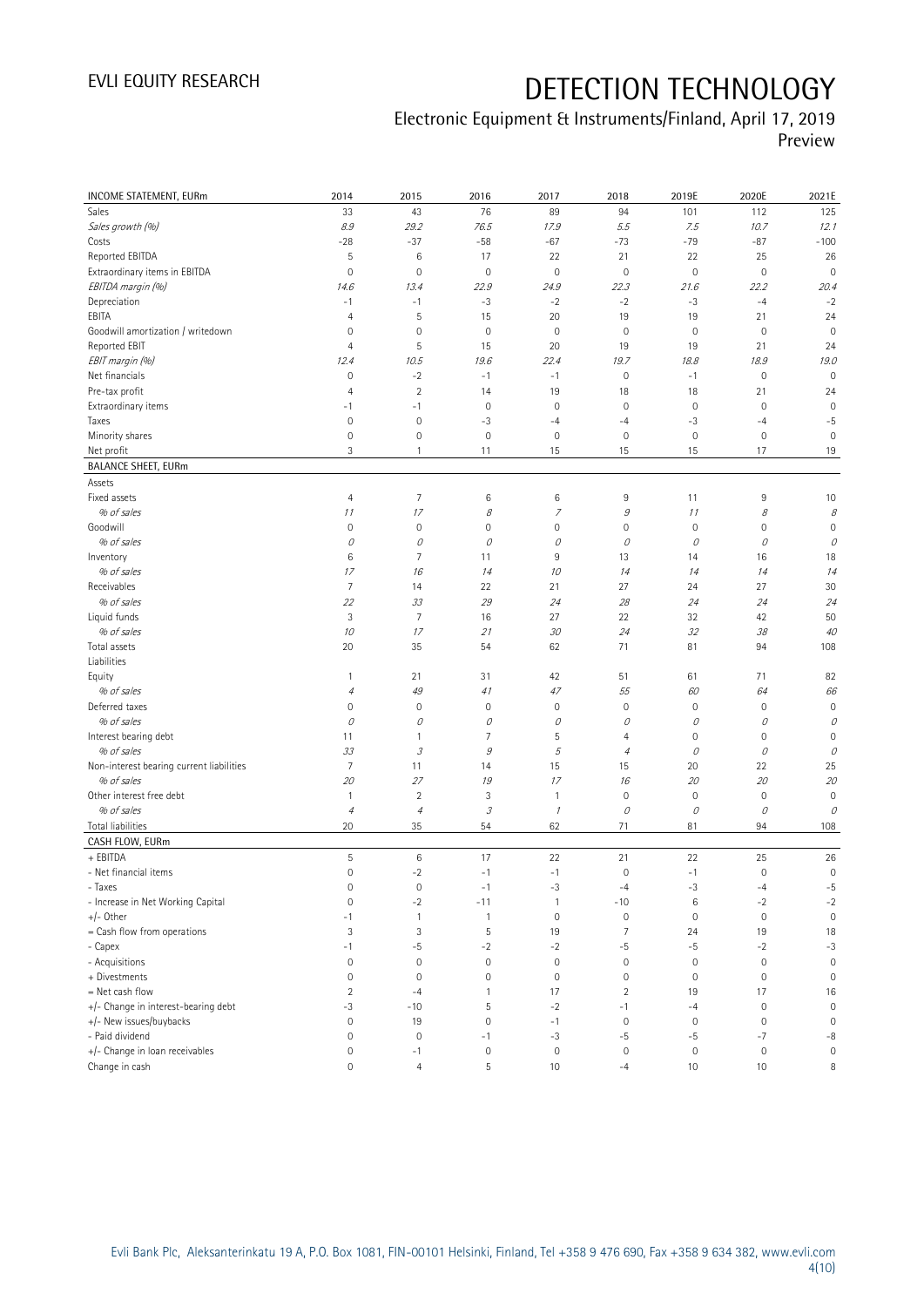| <b>KEY FIGURES</b>                  | 2015           | 2016    | 2017    | 2018    | 2019E   | 2020E   | 2021E   |
|-------------------------------------|----------------|---------|---------|---------|---------|---------|---------|
| M-cap                               | 63             | 188     | 250     | 224     | 302     | 302     | 302     |
| Net debt                            | $-6$           | $-9$    | $-22$   | $-18$   | $-32$   | $-42$   | $-50$   |
| Enterprise value                    | 57             | 179     | 228     | 206     | 270     | 259     | 251     |
| Sales                               | 43             | 76      | 89      | 94      | 101     | 112     | 125     |
| EBITDA                              | $\,6$          | 17      | 22      | 21      | 22      | 25      | 26      |
| EBIT                                | 5              | 15      | 20      | 19      | 19      | 21      | 24      |
| Pre-tax                             | $\overline{2}$ | 14      | 19      | 18      | 18      | 21      | 24      |
| Earnings                            | $\overline{2}$ | 11      | 15      | 15      | 15      | 17      | 19      |
| Book value                          | 21             | 31      | 42      | 51      | 61      | 71      | 82      |
| Valuation multiples                 |                |         |         |         |         |         |         |
| EV/sales                            | 1.3            | 2.4     | 2.6     | 2.2     | 2.7     | 2.3     | 2.0     |
| EV/EBITDA                           | 9.9            | 10.3    | 10.3    | 9.8     | 12.4    | 10.5    | 9.8     |
| EV/EBITA                            | 12.7           | 12.1    | 11.5    | 11.1    | 14.2    | 12.3    | 10.6    |
| EV/EBIT                             | 12.7           | 12.1    | 11.5    | 11.1    | 14.2    | 12.3    | 10.6    |
| EV/operating cash flow              | 21.8           | 33.0    | 12.3    | 29.5    | 11.0    | 13.9    | 13.7    |
| EV/cash earnings                    | 17.6           | 13.3    | 13.1    | 11.9    | 15.3    | 12.6    | 12.1    |
| P/E                                 | 14.2           | 17.2    | 16.5    | 15.1    | 20.4    | 17.8    | 15.9    |
| P/E excl. goodwill                  | 14.2           | 17.2    | 16.5    | 15.1    | 20.4    | 17.8    | 15.9    |
| P/B                                 | 3.0            | 6.1     | 6.0     | 4.4     | 5.0     | 4.3     | 3.7     |
| P/sales                             | 1.5            | 2.5     | 2.8     | 2.4     | 3.0     | 2.7     | 2.4     |
| P/CF                                | 24.2           | 34.7    | 13.4    | 32.1    | 12.3    | 16.2    | 16.4    |
| Target EV/EBIT                      | O.O            | 0.0     | 0.0     | 0.0     | 12.7    | 10.9    | 9.4     |
| Target P/E                          | 0.0            | O.O     | 20.3    | 15.1    | 19.1    | 16.7    | 14.8    |
| Target P/B                          | 0.0            | 0.0     | 0.0     | O.O     | 4.5     | 3.8     | 3.3     |
| Per share measures                  |                |         |         |         |         |         |         |
| Number of shares                    | 12,951         | 13,426  | 13,901  | 14,375  | 14,375  | 14,375  | 14,375  |
| Number of shares (diluted)          | 12,951         | 13,426  | 13,901  | 14,849  | 14,875  | 14,875  | 14,875  |
| EPS                                 | 0.15           | 0.81    | 1.09    | 1.03    | 1.03    | 1.18    | 1.32    |
| EPS excl. goodwill                  | 0.35           | 0.81    | 1.09    | 1.03    | 1.03    | 1.18    | 1.32    |
| Cash EPS                            | 0.25           | 1.00    | 1.25    | 1.20    | 1.23    | 1.43    | 1.45    |
| Operating cash flow per share       | 0.20           | 0.40    | 1.34    | 0.49    | 1.70    | 1.30    | 1.28    |
| Capital employed per share          | 1.15           | 1.63    | 1.43    | 2.30    | 1.99    | 1.99    | 2.23    |
| Book value per share                | 1.63           | 2.30    | 3.00    | 3.57    | 4.23    | 4.94    | 5.73    |
| Book value excl. goodwill           | 1.63           | 2.30    | 3.00    | 3.57    | 4.23    | 4.94    | 5.73    |
| Dividend per share                  | 0.07           | 0.25    | 0.35    | 0.38    | 0.46    | 0.53    | 0.60    |
| Dividend payout ratio, %            | 45.5           | 30.8    | 32.1    | 36.7    | 45.0    | 45.0    | 45.0    |
| Dividend yield, %                   | 1.4            | 1.8     | 1.9     | 2.4     | 2.2     | 2.5     | 2.8     |
| Efficiency measures                 |                |         |         |         |         |         |         |
| ROE                                 | 17.7           | 41.9    | 41.8    | 32.0    | 26.5    | 25.7    | 24.8    |
| ROCE                                | 23.0           | 48.2    | 47.4    | 36.4    | 32.6    | 32.1    | 31.0    |
| Financial ratios                    |                |         |         |         |         |         |         |
| Capex/sales, %                      | 11.1           | 2.1     | 2.1     | 5.6     | 4.7     | 1.5     | 2.2     |
| Capex/depreciation excl. goodwill,% | 380.4          | 63.9    | 82.6    | 221.0   | 166.7   | 44.8    | 159.2   |
| Net debt/EBITDA, book-weighted      | $-1.1$         | $-0.5$  | $-1.0$  | $-0.9$  | $-1.5$  | $-1.7$  | $-2.0$  |
| Debt/equity, market-weighted        | 0.0            | 0.0     | 0.0     | 0.0     | 0.0     | 0.0     | 0.0     |
| Equity ratio, book-weighted         | 60.7           | 57.8    | 67.5    | 73.0    | 75.6    | 76.5    | 77.1    |
| Gearing                             | $-0.30$        | $-0.29$ | $-0.52$ | $-0.36$ | $-0.53$ | $-0.60$ | $-0.61$ |
| Number of employees, average        | 305            | 389     | 417     | 417     | 417     | 417     | 417     |
| Sales per employee, EUR             | 140,266        | 194,111 | 213,429 | 225,180 | 241,967 | 267,904 | 300,275 |
| EBIT per employee, EUR              | 14,754         | 38,046  | 47,722  | 44,417  | 45,400  | 50,721  | 57,052  |
|                                     |                |         |         |         |         |         |         |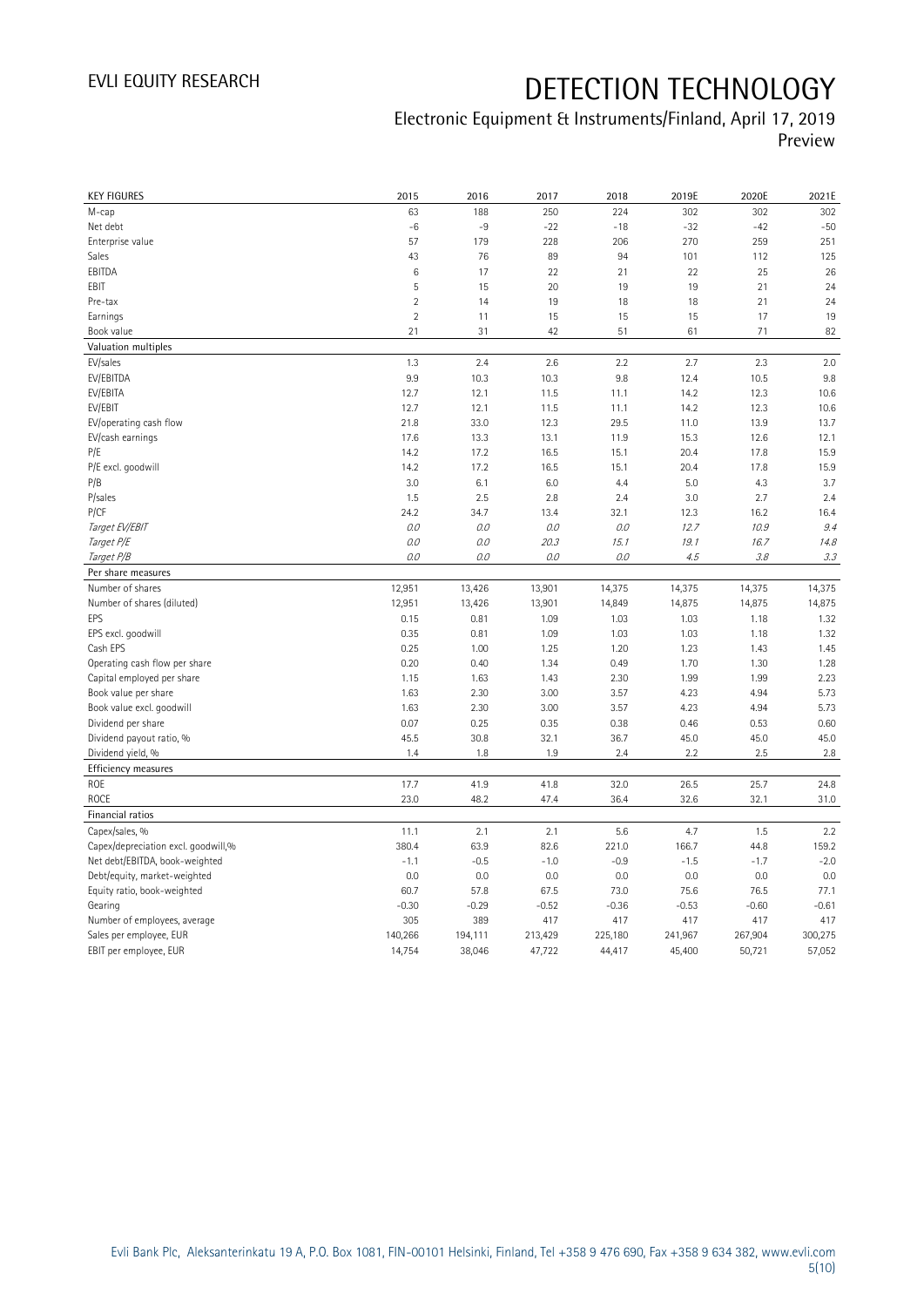### Electronic Equipment & Instruments/Finland, April 17, 2019 Preview

COMPANY DESCRIPTION:

#### INVESTMENT CASE:

| OWNERSHIP STRUCTURE                        | <b>SHARES</b> | <b>EURm</b> | 0/0   |
|--------------------------------------------|---------------|-------------|-------|
| Ac Invest Seven B.V.                       | 5,205,167     | 109.309     | 36.2% |
| OP-Finland Value Fund                      | 651,065       | 13.672      | 4.5%  |
| Ilmarinen Mutual Pension Insurance Company | 554,000       | 11.634      | 3.9%  |
| Varma Mutual Pension Insurance Company     | 515,000       | 10.815      | 3.6%  |
| Sijoitusrahasto Aktia Capital              | 484,762       | 10.180      | 3.4%  |
| Fondita Nordic Micro Cap                   | 390,000       | 8.190       | 2.7%  |
| Evli Finnish Small Cap Fund                | 327,259       | 6.872       | 2.3%  |
| Martola Hannu Veikko                       | 322,875       | 6.780       | 2.2%  |
| Saastopankki Kotimaa                       | 200,000       | 4.200       | 1.4%  |
|                                            |               |             |       |
| Ten largest                                | 8,650,128     | 181.653     | 60%   |
| Residual                                   | 5,725,302     | 120.231     | 40%   |
| Total                                      | 14,375,430    | 301.884     | 100%  |

EARNINGS CALENDAR

OTHER EVENTS

COMPANY MISCELLANEOUS CEO: Hannu Martola Elektroniikkatie 10, 90590 Oulu CFO: Petri Hiljanen Tel: +358 20 766 9700 IR: Johanna Tarkiainen

Evli Bank Plc, Aleksanterinkatu 19 A, P.O. Box 1081, FIN-00101 Helsinki, Finland, Tel +358 9 476 690, Fax +358 9 634 382, [www.evli.com](http://www.evli.com/) 6(10)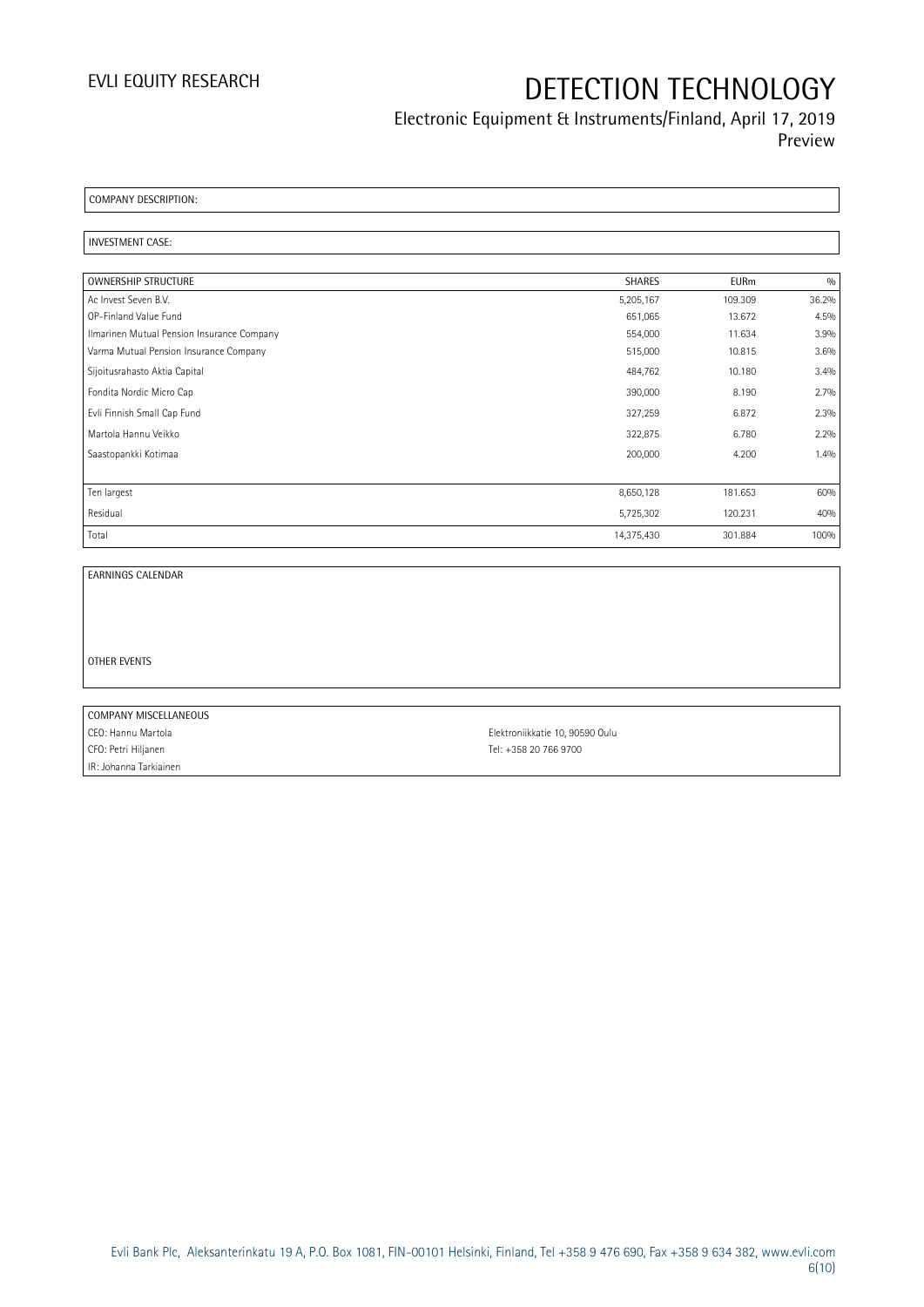### Electronic Equipment & Instruments/Finland, April 17, 2019

Preview

DEFINITIONS

| P/E                                                                             | EPS                                                         |
|---------------------------------------------------------------------------------|-------------------------------------------------------------|
| Price per share                                                                 | Profit before extraordinary items and taxes                 |
| Earnings per share                                                              | $-$ income taxes $+$ minority interest                      |
|                                                                                 | Number of shares                                            |
| P/Sales                                                                         | <b>DPS</b>                                                  |
|                                                                                 | Dividend for the financial period per share                 |
| Market cap                                                                      |                                                             |
| Sales                                                                           |                                                             |
|                                                                                 |                                                             |
| P/BV<br>Price per share                                                         | <b>CEPS</b><br>Gross cash flow from operations              |
|                                                                                 |                                                             |
| Shareholders' equity $+$ taxed provisions per share                             | Number of shares                                            |
| P/CF                                                                            | EV/Share                                                    |
| Price per share                                                                 | Enterprise value                                            |
| Operating cash flow per share                                                   | Number of shares                                            |
|                                                                                 |                                                             |
| EV (Enterprise value)                                                           | Sales/Share                                                 |
| Market cap + net debt + minority interest at market value                       | Sales                                                       |
| - share of associated companies at market value                                 | Number of shares                                            |
|                                                                                 |                                                             |
| Net debt                                                                        | EBITDA/Share                                                |
| Interest bearing debt - financial assets                                        | Earningsbefore interest, tax, depreciation and amortisation |
|                                                                                 | Number of shares                                            |
|                                                                                 |                                                             |
| EV/Sales                                                                        | EBIT/Share                                                  |
| Enterprise value                                                                | Operating profit                                            |
| Sales                                                                           | Number of shares                                            |
|                                                                                 |                                                             |
| EV/EBITDA<br>Enterprise value                                                   | EAFI/Share<br>Pretax profit                                 |
| Earnings before interest, tax, depreciation and amortisation                    | Number of shares                                            |
|                                                                                 |                                                             |
| EV/EBIT                                                                         | Capital employed/Share                                      |
| Enterprise value                                                                | Totalassets - non interest bearing debt                     |
| Operating profit                                                                | Number of shares                                            |
|                                                                                 |                                                             |
| Div yield, %                                                                    | Total assets                                                |
| Dividend per share                                                              | Balancesheet total                                          |
| Price per share                                                                 |                                                             |
|                                                                                 |                                                             |
| Payout ratio, %                                                                 | Interest coverage (x)                                       |
| Totaldividends                                                                  | Operatingprofit                                             |
| Earningsbefore extraordinary items and taxes - income taxes + minority interest | Financialitems                                              |
| Net cash/Share                                                                  | Asset turnover (x)                                          |
| Financial assets $-$ interest bearing debt                                      | Turnover                                                    |
| Number of shares                                                                | Balancesheet total(average)                                 |
|                                                                                 |                                                             |
| ROA, %                                                                          | Debt/Equity, %                                              |
| Operating profit + financial income + extraordinary items                       | Interest bearing debt                                       |
| Balancesheet total - interest free short term debt                              | Shareholders' equity + minority interest + taxed provisions |
| - long term advances received and accounts payable (average)                    |                                                             |
|                                                                                 |                                                             |
| ROCE, %                                                                         | Equity ratio, %                                             |
| Profit before extraordinary items + interest expenses + other financial costs   | Shareholders' equity + minority interest + taxed provisions |
| Balancesheet total - noninterest bearing debt (average)                         | Total assets - interest free loans                          |
|                                                                                 |                                                             |
| ROE, %                                                                          | CAGR, %                                                     |
| Profit before extraordinary items and taxes - income taxes                      | Cumulative annual growth rate = Average growth per year     |
| Shareholders' equity + minority interest + taxed provisions (average)           |                                                             |
|                                                                                 |                                                             |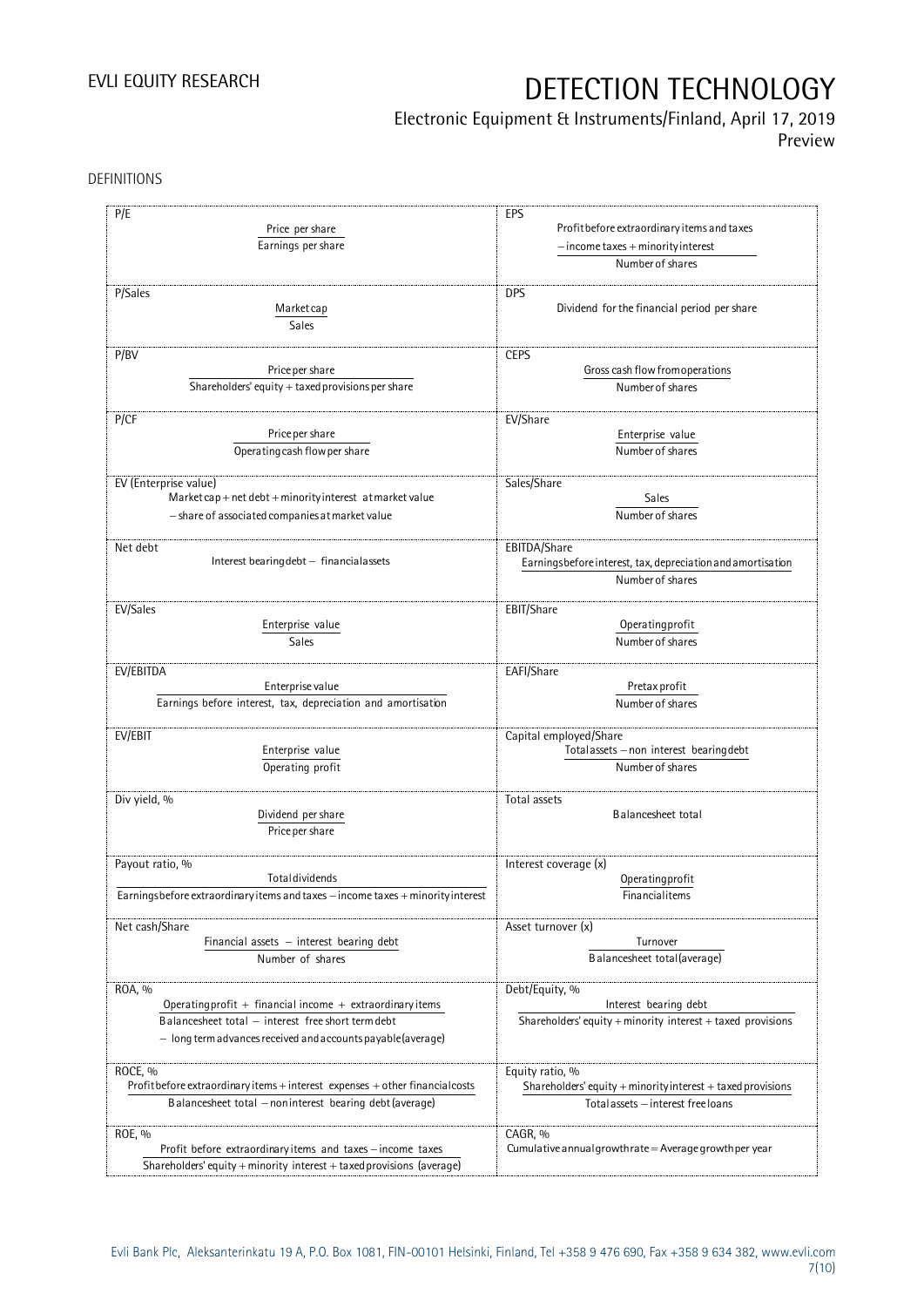### Electronic Equipment & Instruments/Finland, April 17, 2019 Preview

Important Disclosures

Evli Research Partners Plc ("ERP") uses 12-month target prices. Target prices are defined by utilizing analytical techniques based on financial theory including (but not limited to) discounted cash flow analysis and comparative valuation. The selection of valuation methods depends on different circumstances. Target prices may be altered on the basis of new information coming to light in the underlying company or changes in interest rates, changes in foreign exchange rates, other securities prices or market indices or outlook for the aforementioned factors or other factors that may change the conditions of financial markets. Recommendations and changes by analysts are available at <https://research.evli.com/JasperAllModels.action?authParam=key;461&authParam=x;G3rNagWrtf7K&authType=3> Investment recommendations are defined as follows: Target price compared to share price Recommendation<br>  $\leq 10\%$  $\langle 5, 10, 10 \rangle$  SELL<br> $\langle -10, 10, 10 \rangle$  SELL  $-10 - (+10) \%$  HOL<br>  $> 10 \%$  RIJY  $> 10\%$ ERP's investment recommendation of the analyzed company is updated at least 2 timer per year. 60% 53% 50% 39% 40% 30% 20% 8% 10%  $0%$ Sell Hold Buy

The graph above shows the distribution of ERP's recommendations of companies under coverage in 1st of February 2019. If recommendation is not given, it is not mentioned here.

#### Name(s) of the analyst(s): Forslund

This research report has been prepared by Evli Research Partners Plc ("ERP" or "Evli Research"). ERP is a subsidiary of Evli Bank Plc. Production of the investment recommendation has been concluded on 17.04.2019. 8:15. This report has been published on 17.04.2019. 8:20.

None of the analysts contributing to this report, persons under their guardianship or corporations under their control have a position in the shares of the company or related securities.

The date and time for any price of financial instruments mentioned in the recommendation refer to the previous trading day's closing price(s) unless otherwise stated in the report.

Each analyst responsible for the content of this report assures that the expressed views accurately reflect the personal views of each analyst on the covered companies and securities. Each analyst assures that (s)he has not been, nor are or will be, receiving direct or indirect compensation related to the specific recommendations or views contained in this report.

Companies in the Evli Group, affiliates or staff of companies in the Evli Group, may perform services for, solicit business from, hold long or short positions in, or otherwise be interested in the investments (including derivatives) of any company mentioned in the publication or report.

Neither ERP nor any company within the Evli Group have managed or co-managed a public offering of the company's securities during the last 12 months prior to, received compensation for investment banking services from the company during the last 12 months prior to the publication of the research report.

ERP has signed an agreement with the issuer of the financial instruments mentioned in the recommendation, which includes production of research reports. This assignment has a limited economic and financial impact on ERP and/or Evli. Under the assignment ERP performs services including, but not limited to, arranging investor meetings or –events, investor relations communication advisory and production of research material.

ERP or another company within the Evli Group does not have an agreement with the company to perform market making or liquidity providing services.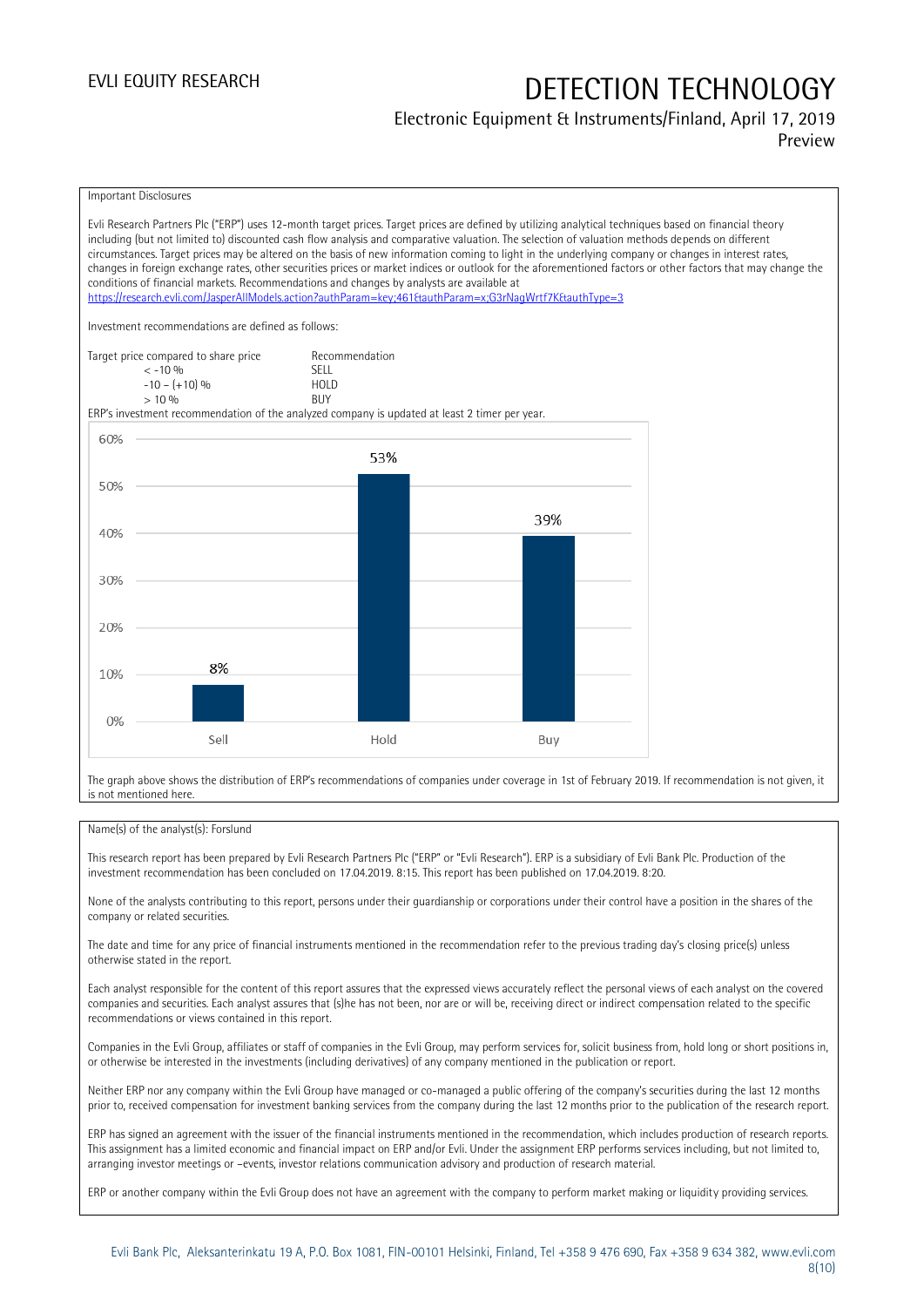### Electronic Equipment & Instruments/Finland, April 17, 2019

Preview

For the prevention and avoidance of conflicts of interests with respect to this report, there is an information barrier (Chinese wall) between Investment Research and Corporate Finance units concerning unpublished investment banking services to the company. The remuneration of the analyst(s) is not tied directly or indirectly to investment banking transactions or other services performed by Evli Bank Plc or any company within Evli Group.

This report has not been disclosed to the company prior to its dissemination.

This report is provided and intended for informational purposes only and may not be used or considered under any circumstances as an offer to sell or buy any securities or as advice to trade any securities.

This report is based on sources ERP considers to be correct and reliable. The sources include information providers Reuters and Bloomberg, stock-exchange releases from the companies and other company news, Statistics Finland and articles in newspapers and magazines. However, ERP does not guarantee the materialization, correctness, accuracy or completeness of the information, opinions, estimates or forecasts expressed or implied in the report. In addition, circumstantial changes may have an influence on opinions and estimates presented in this report. The opinions and estimates presented are valid at the moment of their publication and they can be changed without a separate announcement. Neither ERP nor any company within the Evli Group are responsible for amending, correcting or updating any information, opinions or estimates contained in this report. Neither ERP nor any company within the Evli Group will compensate any direct or consequential loss caused by or derived from the use of the information represented in this publication.

All information published in this report is for the original recipient's private and internal use only. ERP reserves all rights to the report. No part of this publication may be reproduced or transmitted in any form or by any means, electronic, mechanical, photocopying, recording or otherwise, or stored in any retrieval system of any nature, without the written permission of ERP.

This report or its copy may not be published or distributed in Australia, Canada, Hong Kong, Japan, New Zealand, Singapore or South Africa. The publication or distribution of this report in certain other jurisdictions may also be restricted by law. Persons into whose possession this report comes are required to inform themselves about and to observe any such restrictions.

Evli Bank Plc is not registered as a broker-dealer with the U. S. Securities and Exchange Commission ("SEC"), and it and its analysts are not subject to SEC rules on securities analysts' certification as to the currency of their views reflected in the research report. Evli Bank is not a member of the Financial Industry Regulatory Authority ("FINRA"). It and its securities analysts are not subject to FINRA's rules on Communications with the Public and Research Analysts and Research Reports and the attendant requirements for fairness, balance and disclosure of potential conflicts of interest. This research report is only being offered in U.S. by Auerbach Grayson & Company, LLC (Auerbach Grayson) to Major U.S. Institutional Investors and is not available to, and should not be used by, any U.S. person or entity that is not a Major U.S. Institutional Investor. Auerbach Grayson is a broker-dealer registered with the U.S. Securities and Exchange Commission and is a member of the FINRA. U.S. entities seeking more information about any of the issuers or securities discussed in this report should contact Auerbach Grayson. The securities of non-U.S. issuers may not be registered with or subject to SEC reporting and other requirements.

ERP is not a supervised entity but its parent company Evli Bank Plc is supervised by the Finnish Financial Supervision Authority.